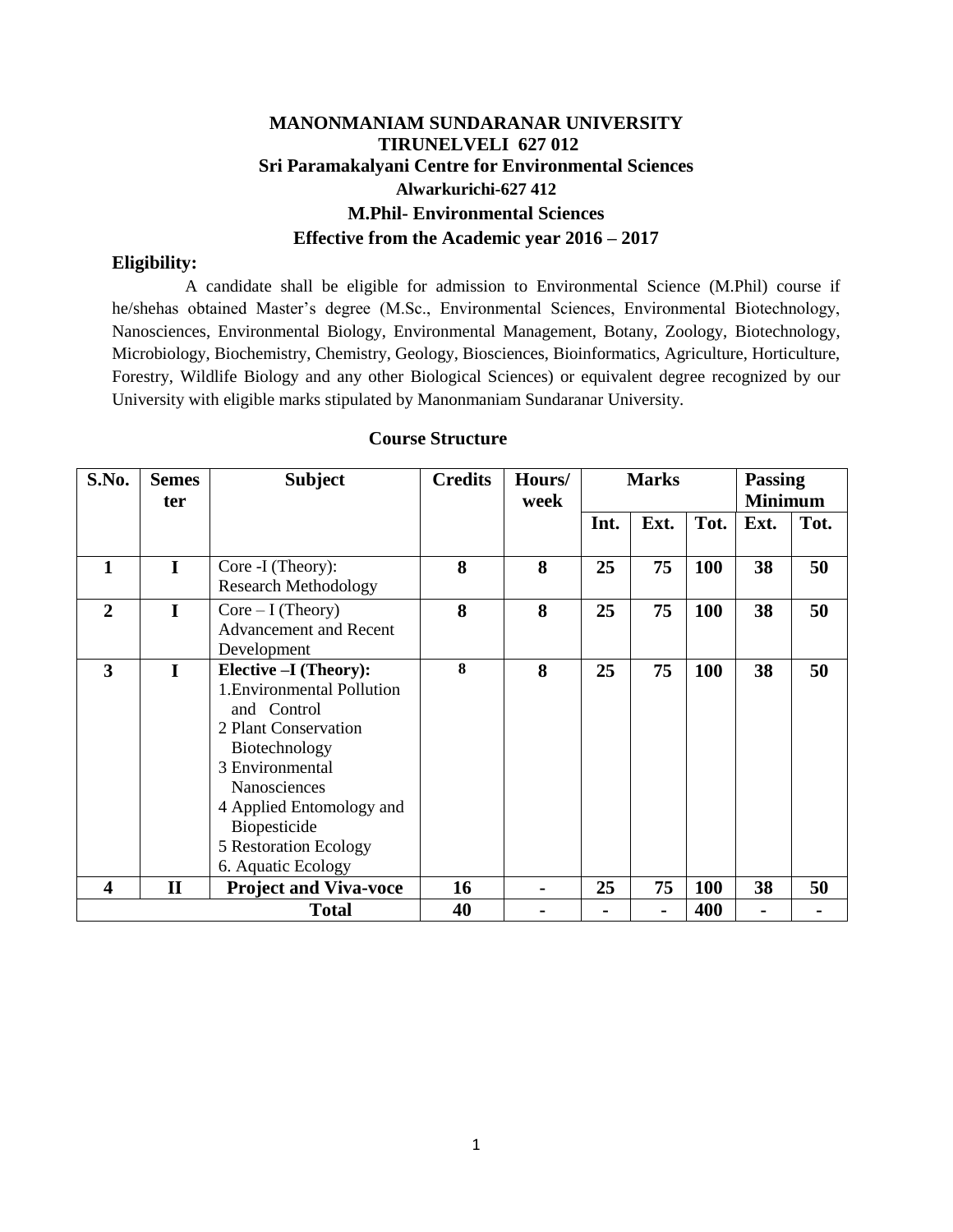# **MSU/2016-17/ Univ.Depts /M.Phil (Environmental Science)/Semester –I/Ppr.-1/Core-1 Research Methodology**

## **UNIT I**

Significance of Life Sceicne Research – Types of Research – Formation of Research Problem – Formulation of Hypothesis – Sources of Data – Methods of Data Collection – Sampling design: Random and Non-random.

# **UNIT II**

Meaning of Research - Objectives of Research - Types of Research - Research Approaches - Significance of Research - Research and Scientific Methods - Criteria of Good Research - Funding agencies-Choosing the Research Problem:

# **UNIT-III**

Statistical analysis: Tests of Hypothesis- Parametric and Non-Parametric test: 't' and 'f' Test ANOVA  $-\chi^2$  Test-statistical software including SAS, SPSS, sigma and origin

# **UNIT-IV**

Basic Correlation: Definition, Meaning -Correlation types: Simple, Partial and Multiple Correlation - Regression: Meaning - Linear Regression- Difference between Correlation and Regression.

# **UNIT-V**

Layout of the Research Report – Types – Precautions in writing Research Reports – Footnotes Bibliography- bibliographic software

# **Reference**

- 1. Berg, B. L., Lune, H., 2004. Qualitative research methods for the social sciences, Pearson Boston.
- 2. Kothari, C.R., 2004. Research Methodology Methods and Techniques, New Age International
- 3. Merriam, S. B., 1998. Qualitative Research and Case Study Applications in Education. Revised and Expanded from" Case Study Research in Education.", Jossey-Bass Publishers, Sansome St, San Francisco, CA.
- 4. Bogdan, R.C., Biklen, S. K., 1998. Qualitative research in education. An introduction to theory and methods, Allyn & Bacon, A Viacom Company, MA 02194.
- 5. Davis, M., 1997. Scientific Papers and Presentations‖ San Diego: Academic Press.
- 6. Isaac, S., Michael, W., 1971.Handbook in research and evaluation, (2nd ed.), San Diego, USA.
- 7. McDonald, J. H., 2009. Handbook of biological statistics, Vol. 2, Baltimore, Sparky House Publishing. MD, USA.
- 8. Gomez, K.A., Gomez, A.A., 1984. Statistical procedures for agricultural research, John Wiley & Sons.
- 9. Townend, J., 2012. Practical statistics for environmental and biological scientists, John Wiley & Sons.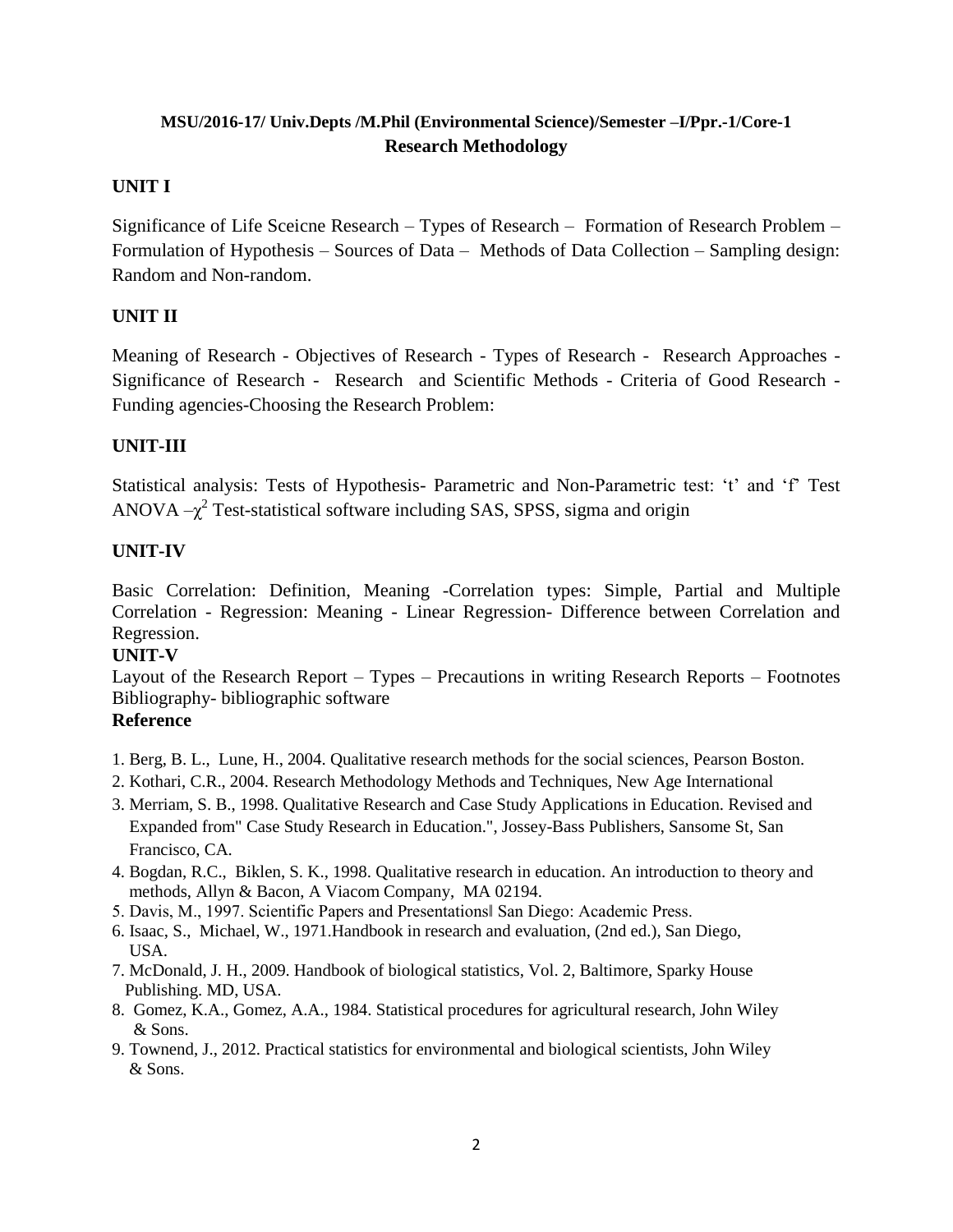### **MSU/2016-17/ Univ.Depts/ M.Phil (Environmental Science)/Semester –I/Ppr.-2/Core-2**

### **Advancement and Recent Development**

**Unit - I:** Environmental pollution, Air, Water, Soil and noise pollution, control - Sources, effect on environmental quality and health; Environmental issues of the 21st century; Important environmental accidents. Legislation and regulation for pollution control; Impact of geological hazards on Environment

**Unit – II:** Eutrophication. Management of polluted rivers Techniques of rain water harvesting. Energy conservation- role of bio-energy in energy management. Land use Policy and Planning Land and Soil conservation Sand, granite and ore mining issues. Biosphere reserves of India role in conservation, Environmental health-air, water, food & soil borne diseases; prevention & control.

**Unit-III**: Principles and mechanism of toxicity; Biotransformation, bioactivation, biodegradation, biomagnifications of toxicants. Effect of Environmental pollutants zone; Physiology of animals and plants. Bio monitoring of water, air and soil pollution. Fermentation technology. Pathological problems peculiar to ecotoxicology.

**Unit - IV:** Institutional framework of disaster management in India; Disaster management in industries – emergency planning, preparedness, response; Eco friendly technologies, Green chemistry. Role of Ecotourism and Eco clubs in environmental preservation Environmental Laws and Legislations. Environmental Ethics. Impact of GMOs and LMOs in natural ecosystems. Urban Planning in India.

**Unit –V:**Natural disasters, concept of earthquake, tsunami, landslide, land subsidence and forest fire, hazard reduction, mitigation and control; Disaster preparedness for natural hazards; Safety Audit;; Accident management, rescue, relief and rehabilitation; community organization and their role; ISO series.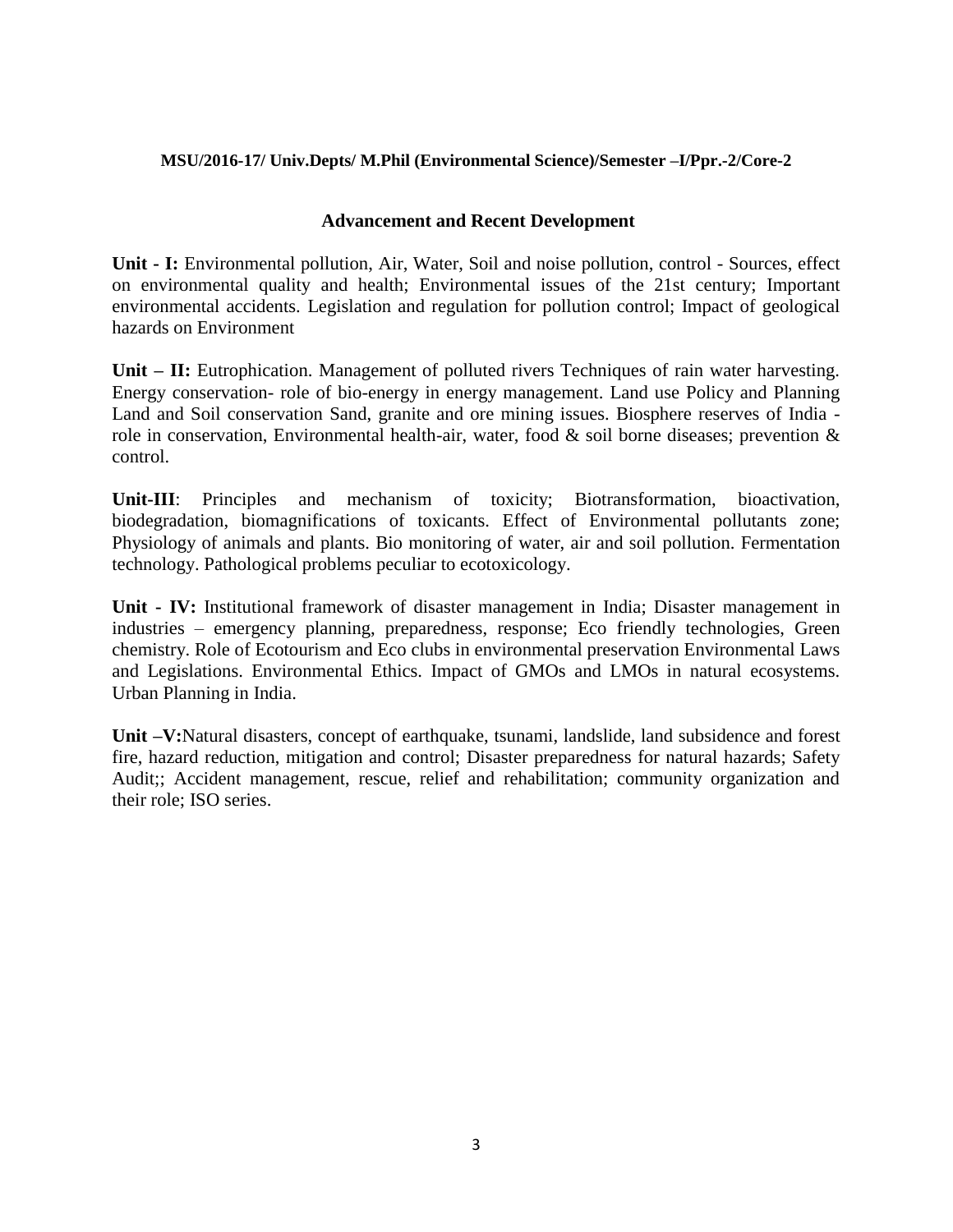## **References**

- 1. Grebner DL, Bettinger P and Siry A (2013) Introduction to Forestry and Natural Resources, Academic Press, UK.
- 2. Kreipe M (2010) Genetically Modified Food Trade Regulation in view of Environmental Policy Objectives, DiplomicaVerlag, GmbH, Germany.
- 3. Brenner S, The genetics of *Caenorhabditis elegans*. Genetics, 1974; 77: 71 -94.
- 4. Botkin DB and Keller EA (2012) Environmental Science, 8th edition, Wiley India Pvt. Ltd., New Delhi.
- 5. Canter LW (1996) Environmental Impact Assessment. Mc Graw Hill, New York.
- 6. Dannreuther R and Ostrowski W (2013) Global Resources Conflict and Cooperation, Palgrave Macmillan, USA.
- 7. Steinberg P (2013) High-Throughput Screening Methods in Toxicity Testing, John Wiley & Sons Inc., USA.
- 8. Venkateswar Rao G (2012) Intellectual Property Rights: Patent Laws in India, SSDN Publishers & Distributors, New Delhi.
- 9. Ostrom LT and Wilhelmsen CA (2012) Risk Assessment Tools, Techniques and their Applications, John Wiley & Sons Inc., NJ, USA.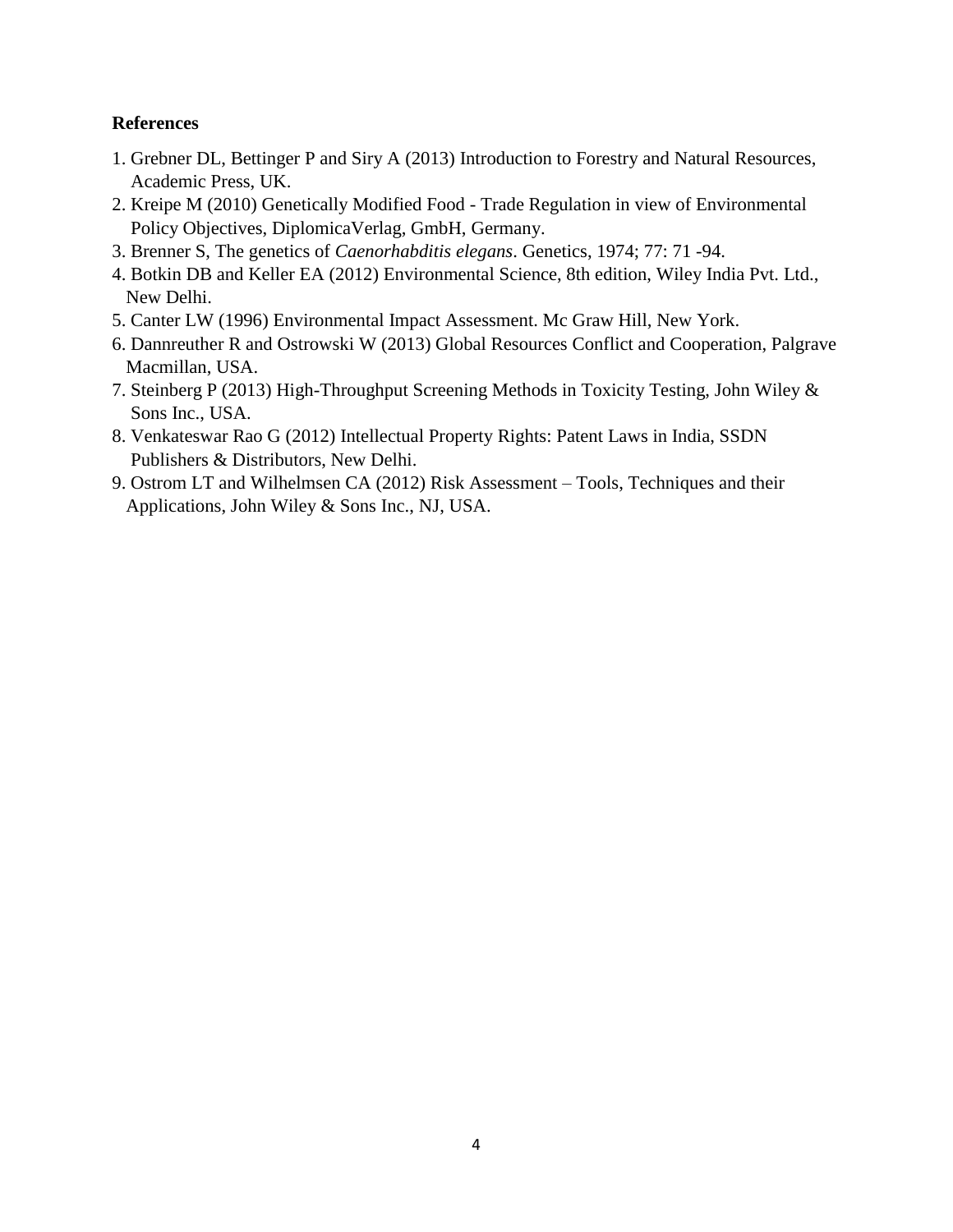#### **MSU/2016-17/ Univ.Depts /M.Phil (Environmental Science)/Semester –I/Ppr.-3/Elective -1**

1. Environmental Pollution and Control

#### UNIT I:

Characteristics of major industrial effluents — primary — secondary and tertiary treatment of effluents - Ion exchange — reverse osmosis — electrodialysis — colour removal from 'industrial effluents — Sludge treatment and disposal — Modelling of activated sludge process

#### UNIT II:

Working principles of the following reactors - Rotating Biological Contactors, Fluidized Bed Reactor, Expanded Bed Reactor, Contact Digesters, Packed Column Reactors, UASB Reactor — Microbial removal of nitrogen and phosphorus — Nutrient removal through biomass productioh - Hazardous waste management — Hospital waste management—Air pollution control in industries

#### UNIT III:

Metal microbes interactions — Microbial immobilization and transformation of metals — Genetic aspects of heavy metal resistance— Pesticide biodegradation —Biotechnological applications for pesticide waste disposal — Oil degradation by microbes — Aquatic macrophytes for waste water treatment — Biotechnology in soil pollution abatement

#### UNIT IV:

Bioremediation approaches — Advantages and disadvantages of bioremediation — Types of bioremediation — Factors affecting bioremediation — Role of microbes in bioremediation — Bioremediation techniques - Bioremediation monitoring and case studies - Effluent irrigation in agriculture — Microalgal species for aquaculture — Mass cultivation techniques — Closed and Semi Outdoor Culture Systems —Harvesting and Drying of Algal Biomass — Bioagumentation for commercial production of algae

#### UNIT V:

Genetic concept in pollution management — Transgenic microbes for treating toxic chemicals — Environmental effects of biotechnology — Gene transfer in the environment— GEMS and biosafety — Ethics of microbial biotechnology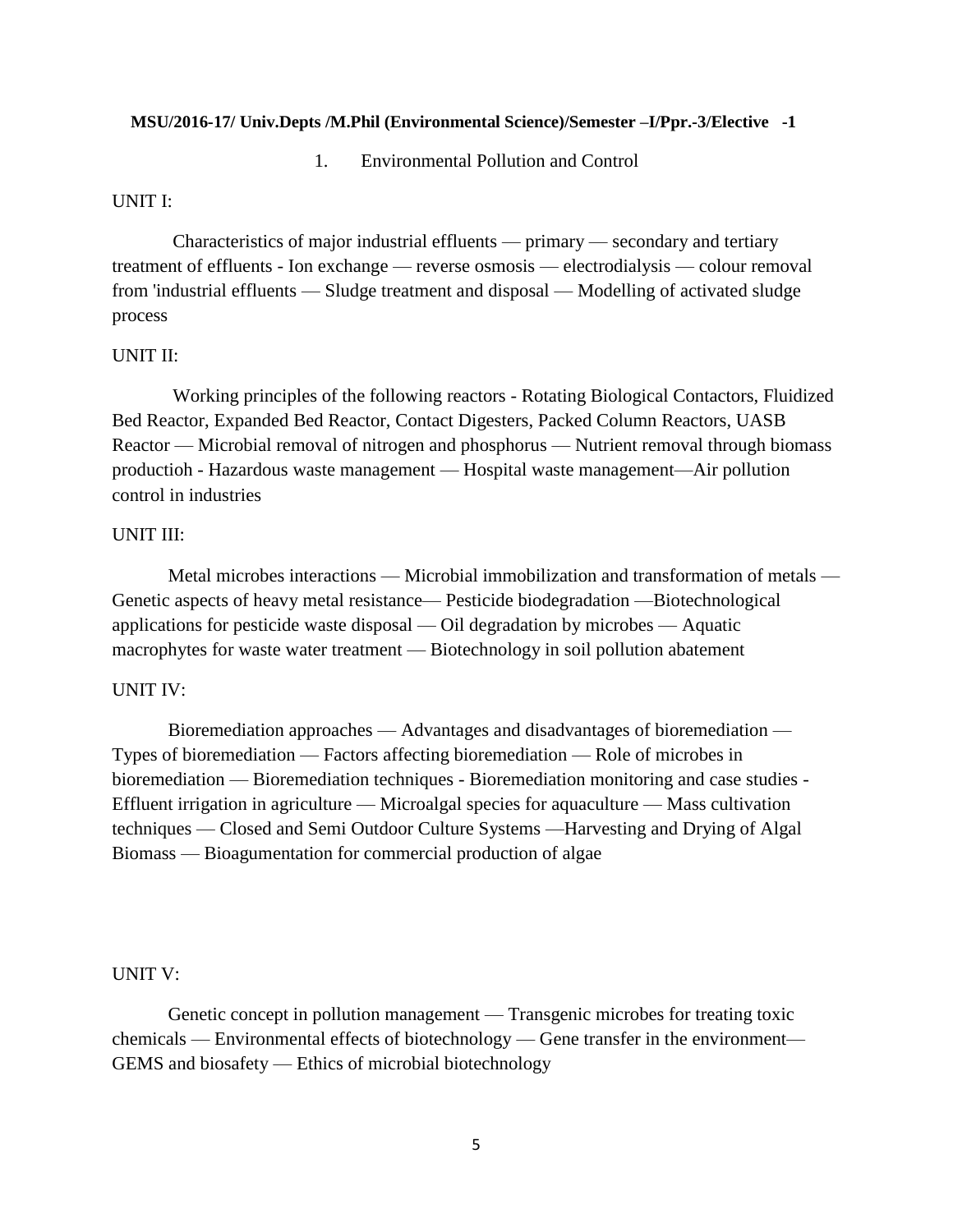## References

- 1. Pradipta Kumar Mohapatra (2007), Text book of Environmental Biotechnology, I.K. International Publishing House Pvt. Ltd
- 2. Jogdand. S.N. (2003) Environmental Biotechnology, Himalaya Publishing House
- 3. Chatterji, (2003), Introduction to Environmental Biotechnology, Prentice Hall of India Pvt. Ltd
- 4. A.G.Murugesan and C.Rajakumari, Environmental Science and Biotechnology —Theory and Techniques, MJP Publishers
- 5. P. Rajendran and G. Gunasekaran, 2006. Microbial bioremediation. MJP Publishers, Chennai. ISBN — 81-8094-022-5. ,
- 6. J.C. Fry et at, 1992. Microbial Control of Pollution, Cambridge University Press
- 7. C.S.Rao, (1997), Environmental Pollution Control Engineering, New Age International Pvt. Ltd, India .
- 8. Dara.S.S. (2000), Environmental Chemistry and Pollution Control, S. Chand & Co., Pvt. Ltd
- 9. William C. Blackman, Jr, (1996), Basic Hazardotis waste management (Ed.) CRC Press Inc
- 10. Sharon Mc Eldovmey et al, (1993), Pollution Ecology Biotreatment Longman Scientific & technical, Harlow, England
- 11. Herber F. Lund Industrial Pollution control handbook
- 12. Mahajan, S.P. Pollution control prodessing In industries
- 13.Trivedy, R.K. (1995). Encyclopedia of environmental pollution and control, Vol.2. Enviromedia
- 14. Jenkins,D & B.H.Olson, Waste water microbiology, Pergamon Press
- 15. Kaul, Nandy & Trivedy, (1989). Pollution "control in Distilleries Enviromedia, India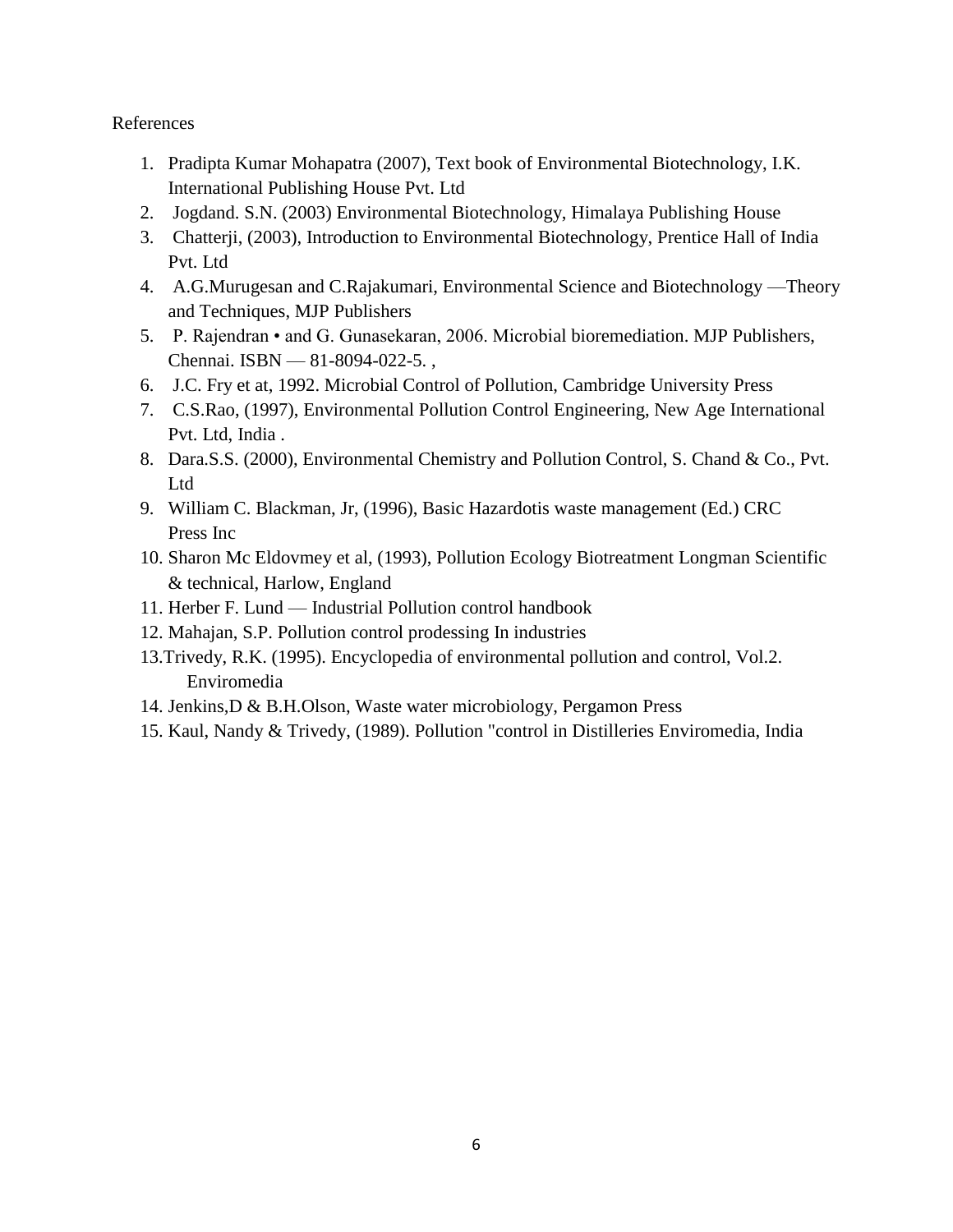### **MSU/2016-17/ Univ.Depts/ M.Phil (Environmental Science)/Semester –I/Ppr.-4/Elective -2**

2. Plant Conservation Biotechnology

## Unit —I

Introduction - Plant conservation Biotechnology — Integration of biotechnology into conservation practices. Molecular approaches to assessing plant . diversity. Biotechnology in plant germplasm acquisition. Methods of Plant conservation, and sustainable utilization of plant genetic resources.

## Unit —II

Tissue culture techniques in In vitro Plant Conservation: Culture room and lab facilities. Media composition and preparation — plant growth regulators, adjuvants; sterilization. Brief history of plant tissue culture, Totipotehcy, Morphogenetic patterns. Callus culture - Subculture, differentiation, and regeneration. Organogenesis Embryoids, Caulogenesis, Rhizogenesis, Cell Line, Somaclone, Gametoclone.

## Unit— III

Micro propagation — Preparative stage: Germplasm acquisition and selection of explants. Establishment stage: Axenic and viable cultures. Multiplication stage. Plantlet production: induction of roots and acclimatization of plantlets to green house.condition. Somatic embryogenesis. Synthetic seed technology. Suspension culture, in vitro production of secondary metabolites, cell immobilization.

Unit— IV Protoplast isolation and culture, Somatic hybridization. Production of transgenic plants through Genetic Engineering: Insect resistant plant, drought tolerant plant, and saline tolerant plant. Application of. biotechnology in plant ,diversity conservation. Recalcitrant seed biotechnotogy.to rain forest conservation:

# $Unit - V$

Cryopreservation and germplasm storage: Slow or retarded growth. Principles, Cryoprotecfion, Freezing and long term cryogenic storage, protocols and recovery of germplasm. Conservation of Rare, endemic, threatened and economically important plants of India, current status and Active research stations in India. Stability assessments of conserved plant germplasm.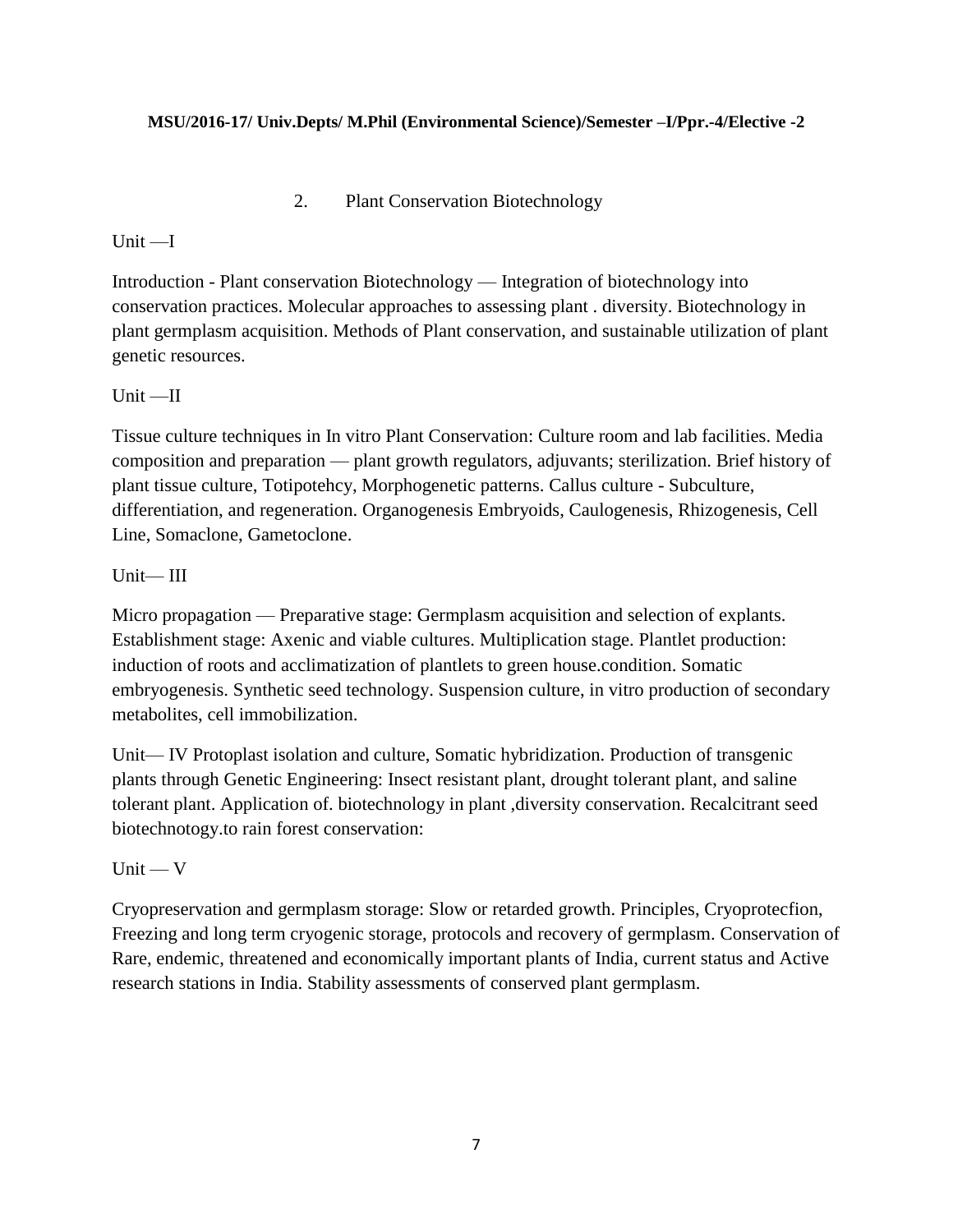#### References

1. Dodds.I.H, and Roberts.L,W, 1995, Experiments In plant tissue culture. Cambridge University press, London.

2. Erica E.Benson. 1999, Plant conservation Biotechnology. Taylor and Francis Ltd., UK.

3. Dixon.R.A, 1994, Plant cell culture, A Practical approach.IRL press.Oxford, L ondon.

4. Freifelder.D.1990.Molecular Biology.Narosa publishing house, New Delhi.

5. Murray Moo — Young. Plant biotechnology, comprehensive biotechnology series, pergamon

press, Netherlands.

6. Narayanasamy.S, 1994, Plant cell and tissue culture. Tata McGraw — Hill Publishing co., Delhi.

7. Yeomen, 1987, Plant cell culture technology. Narosa Publication. New Delhi.

8. Lindsay, 1992, Plant Tissue Culture manual, Kluver Academic Publishers. Netherland.

9. George. E. F, 1994, Plant Propagation by Tissue culture. Exegectics Ltd., England.

10. Vasil.I.L, and Vasil.V.K, 1992, Plant Biotechnology and tissue culture. Kluver Academic Publishers, Netherlands.

11. Raven, Johnson, Losos, hilason and Singer 2008. BIOLOGY. 8m edition. McGraw Hill. New York, New Delhi.

12. Russell, Wolfe, Hertz and Starr 2008. Biology—THE DYNAMIC SCIENCE. Thomson Brooks/Cole, Australia, United States.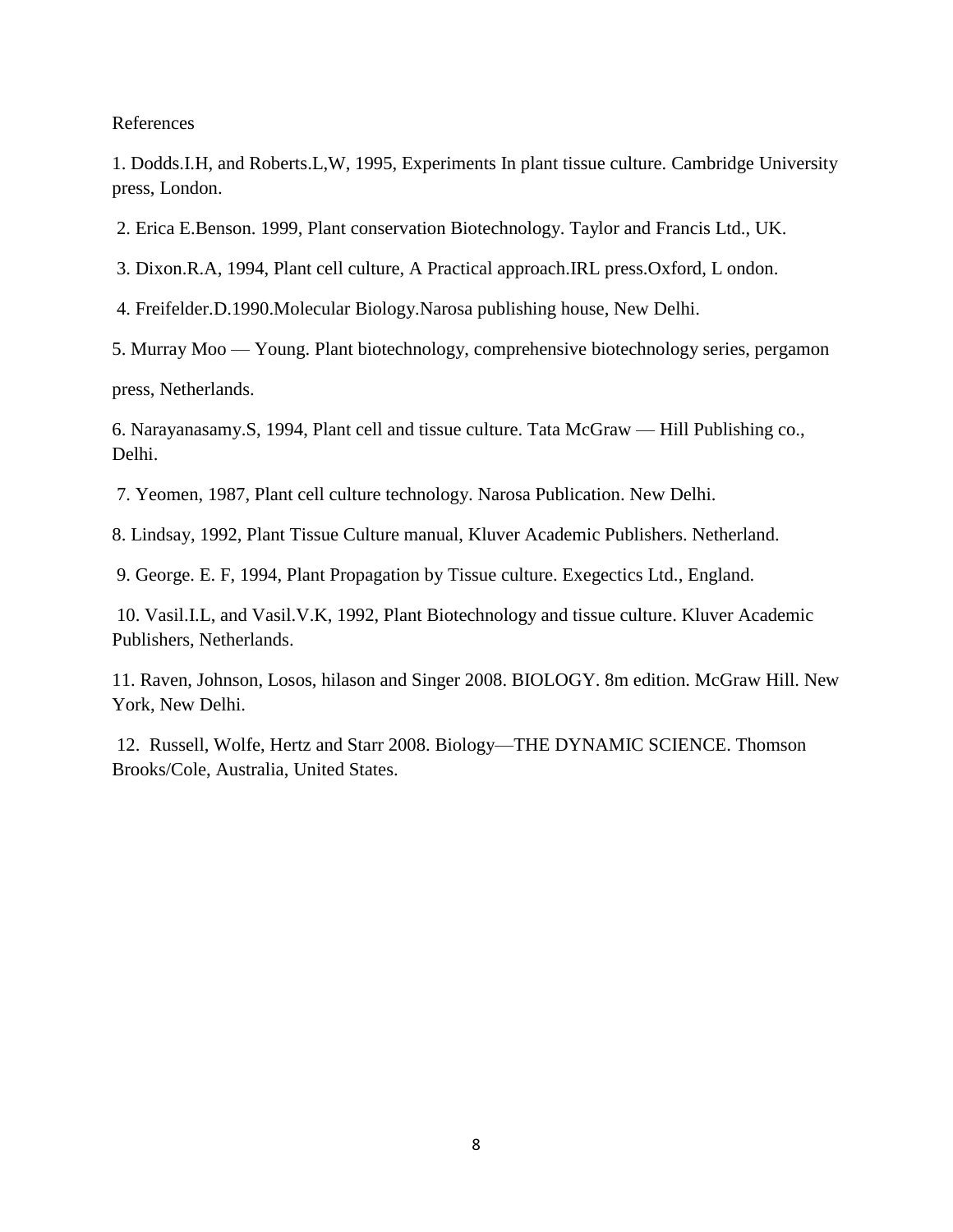### **MSU/2016-17/ Univ.Depts /M.Phil (Environmental Science)/Semester –I/Ppr.-5/Elective -3**

## 3.Environmental Nanosciences

## Unit I

Generic Methodologies for Nanotechnology: Introduction and classification - What is nanotechnology? - Classification of nanostructures - Nanoscale architecture; Summary of the electronic properties of atoms and solids - Current Status of Nanobiotechnology — Future Perspectives of Nanobiology; Nanosensors - Introduction - INhat is a Sensor? — Nanosensors-Nanobiosensors- Nanomedicines.

## Unit II

Biological Methods of Synthesis: Use of bacteria, fungi, Actinomycetes for nanoparticle synthesis, MagnetotactIc bacteria for natural synthesis of magnetic nanoparticles; Mechanism of formation; Viruses as components for the formation of nanostructured materials; Synthesis process and application; Role of plants in nanoparticle synthesis, Microorganisms for synthesis of nanomaterials and for toxicity detection Natural and artificial synthesis of nanoparticles In microorganisms; Use of microorganisms for nanostructure formation, Testing of environmental toxic effect of nanoparticles using microorganisms;

## Unit III

Characterization Techniques: X-ray diffraction, Scanning Probe Microscopy, SEM, TEM, Optical microscope and their description, operational principle and application for analysis of nanomaterials, UV-VIS-IR Spectrophotometers.

# Unit IV

Nanobio Systems: Nanoparticle-biomaterial hybrid systems for bioelectronic devices, Bioelectronic systems based on nanoparticle-enzyme hybrids; nanoparticle based bioelectronic biorecognition events. Biomaterial based metallic nanowires, networks and circuitry. DNA as functional template for nanocircuitry; Protein based nanocircuitry; Neurons for network formation. DNA nanostructures for mechanics and computing and DNA based computation; DNA based nanomechanical devices. Biosensor and Biochips.

## Unit V

Drug Delivery, Therapeutic action of nanoparticles and nanodevices: Targeted, nontargeted delivery; controlled drug release; exploiting novel delivery routes using nanoparticles; gene therapy using nanoparticles; Nanostructures for use as antibiotics; Diseased tissue destruction using nanoparticles;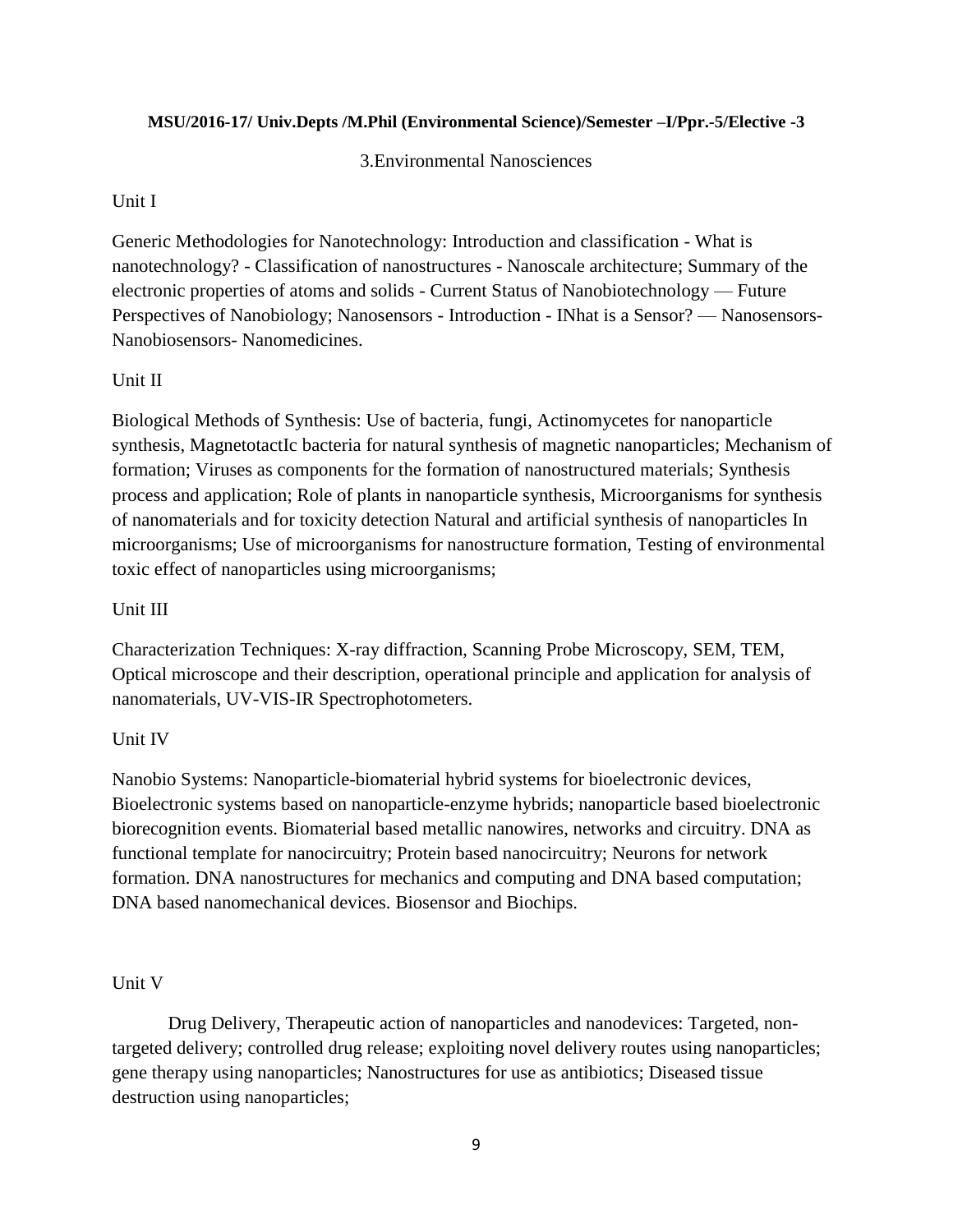References:

1. Bio-Inspired Nanomaterials and Nanotechnology. Edited by Yong Zhou, Nova Publishers.

2. Bionanotechnology : Lessons frOm Nature, David S. Goodsell, Wiley-Liss, 2004.

3. Handbook of Nanostructured Biomaterials and Their Applications in Nanobiotechnology, Hari Singh Nalwa, American Scintific Publishers, 2005.

4. Introduction to Nanotechnology, Charles P. Poole Jr and Frank J. Owens, Wley Interscience, 2003.

5. Nano:The Essentials: Understanding Nanoscience and Nanotecnology, T.Pradeep, Tata McGraw-Hill Publishing Company Limited, New Delhi, 2008.

6. NanoBiotechnology Protocols, Sandra J. Rosenthal, David W.Wright; Humana Press, New Jersey, 2005. '

7. Nanobiotechnology,.C.M.Nierneyer, C.A. Mirkin, Wiley VCH, 2004.

8. Nanoscale Science and Technology, Robert W. Kelsall, Ian W. Hamley and Mark Geoghegan, John Wiley & Sons, Ltd.,.UK, 2005.

9. Nanoscience : Nanobiotechnology and Nanobiology, P. Boisseau, P. Houdy and M. Lehman', Springer, 2007.

10. Protein Nanotechnology, Protocols, Instrumentation and Applications, Tuan Vo-Dinh, Humana Press, New Jersey, 2005.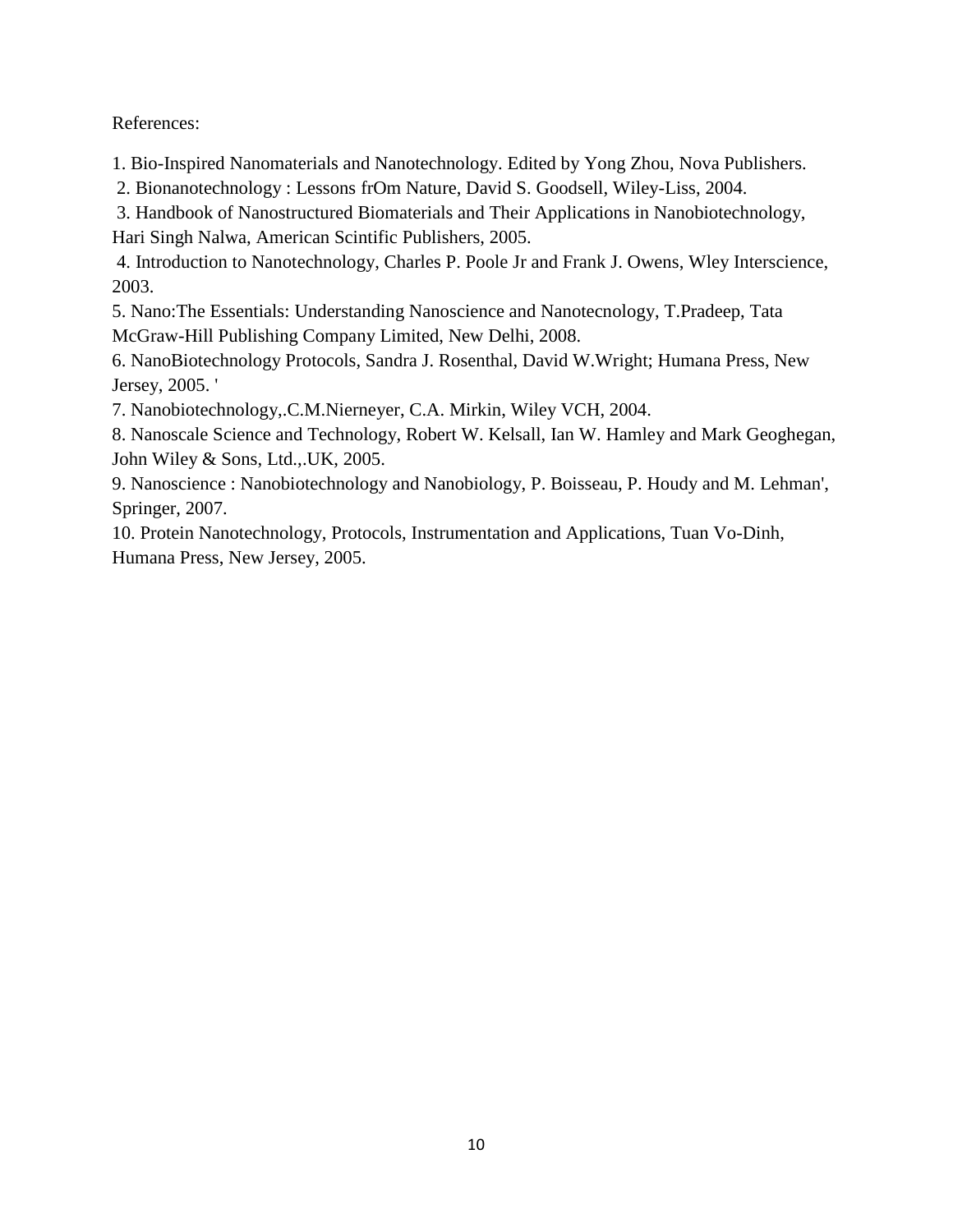#### **MSU/2016-17/ Univ.Depts/ M.Phil (Environmental Science)/Semester –I/Ppr.-6/Elective -4**

4. Applied Entomology and Biopesticide

Unit I

General classification of insects- General anatomy of insects: Digestive system, Respiratory system, Circulator/ system, Reproductive systems of male and female, Excretory system, Nervous system, Endocrine system.

Unit II

Insect Behavior and Reproduction:Mechanoreception-Thermoreception-Chemorecepfion-Sem ht reception-Reproduction.

Unit III

Economic important insects: Sericulture-Apiculture-Lac insect [Including rearing technique and natural enemies].

Unit IV

Classification of biopesticides — Advantages and disadvantages of biopesticides target and nontarget problems in biopesticides — impact on environment.

- Unit V

Botanical insecticides — Bacterial insecticides-Insecticides from fungi and virus — Entomopathogenic nematodes [Including classification and mode of action]

References :

- 1. Richards, OW, Davies,R. G., 1977. Imms' general textbook of entomology. Volume 2: classification and biology, Springer, pp. 388.
- 2. Whitten, M.J., 1992. Pest management in 2000: what we might learn from the twentieth century In: Kadir, A.A.S.A. (Ed.), Pest Management and the Environment in 2000. CA.B.I., Wallingford, pp. 9-44.
- 3. Hall, F. R., Menn, J. J., 1998. Biopesticides: Use and Delivery (Methods in Biotechnology), Humana Press, 1st Edition, pp 640.
- 4. Pedigo, L. P., Rice, M. E, 2008. Entomology and Pest Management, 5th edn. Upper Saddle River, Ni, USA.
- 5. Harris, J., Dent, D., 2001.Priorities in Biopesticide Research and Development in Developing Countries (Biopesticides), CABI Publ.
- 6. Burgess, N.D., 1981. 'Microbial control of pest and diseases, Academic press, New York.
- 7. Hunter-Fujita, F. R., Entwistle, P. F., Evans, H. F., Crook, N.E., 1998. Insect Viruses and Pest Management, John VViley, New York, pp. 620. •
- 8. Ramakrishna Ayyar,T.,1940 Handbook of economic Entomology for South India, Government Press, Madras Phennall, pp. 528.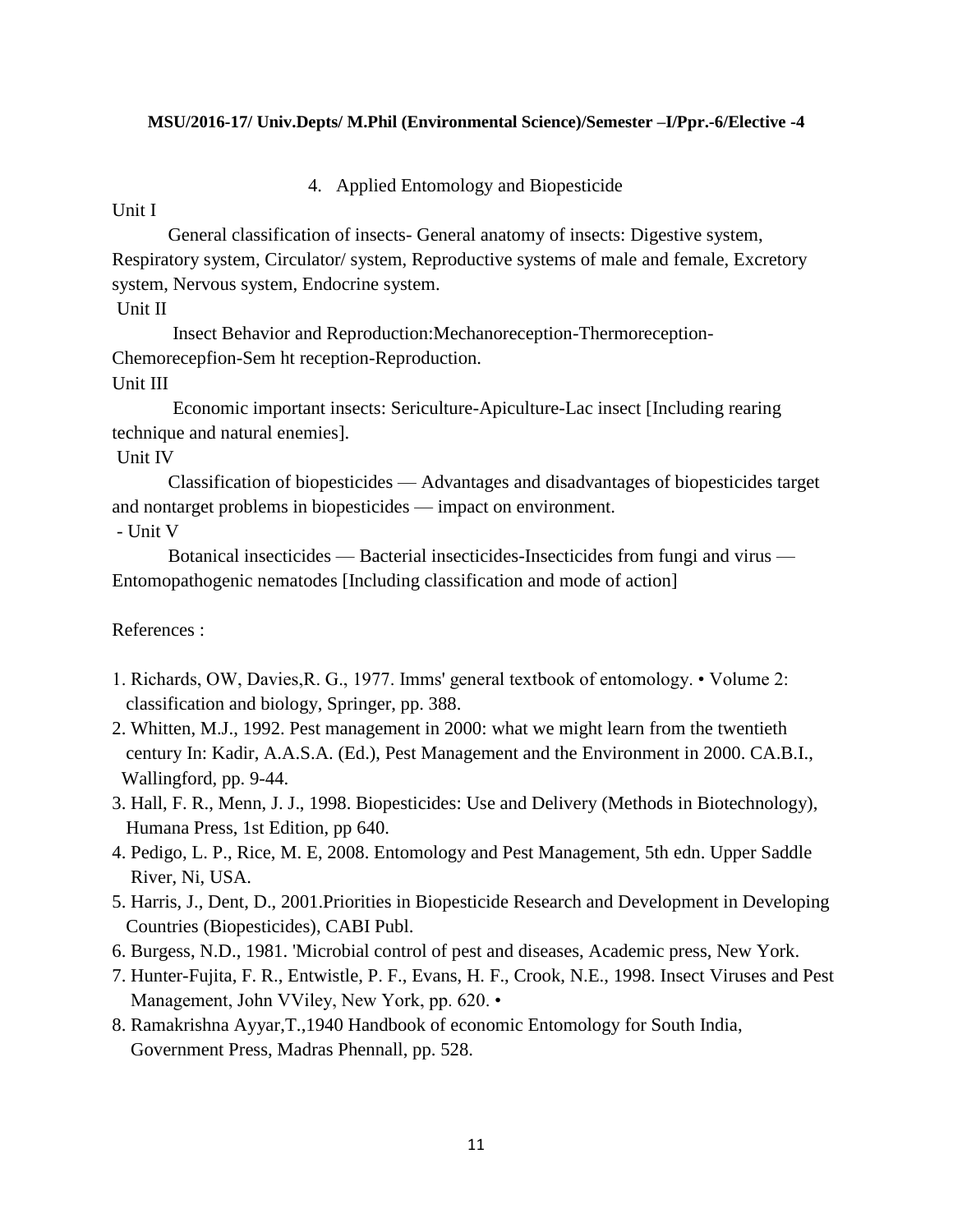#### **MSU/2016-17/ Univ.Depts/ M.Phil (Environmental Science)/Semester –I/Ppr.-7/Elective-5**

5. Restoration Ecology

## Unit I

Restoration Ecology - Definition, principles, concepts and strategies.(long term vs. short term); physical, chemical and biological restoration; role of ecological principles in restoration, role of pioneer species in restoration and holistic approach in restoration.

## Unit II

Restoration of natural resources; restoration of river corridor, water resources and mine spoils. Approaches to Flood Plain Mana4ement, Concepts and Programs related to Restoration and Management of Lakes, Rivers and streams, Riverine = Riparian ecosystem and Wetlands, Fluvial restoration.

#### Unit III

Planning and evaluating aquatic ecosystem restoration — Project planning, Purpose of evaluation, Selecting assessment criteria and synthesizing data. Introduction to watershed, concept and significance. Physical and hydrological characteristics of watershed. Drain — line treatment; Area treatment — Goals, features and watershed as unit of sustainable development.

### Unit IV

Integrated Aquatic Ecosystem Restoration- Introduction, Institutional barriers to Integrated Aquatic Restoration, Importance of Integrated restoration to wildlife, Appropriate scale for restoration, Use of Historical records in reconstructing watersheds. Unit V National restoration goals, Policy and Program. redesigning for restoration. Role of. public participation, government agencies and NGOs in conservation and restoration; environmental education and its role in conservation and restoration. Unit IV

Impact of human activities on water iresources, climate change threats to water quality, Shifts in freshwater ecosystems

#### Unit V

Ecohydrology- Urbanization effect on Water resources. Integrated Water Resource Management (IWRM), artificial recharge methods, Ecological restoration. and Management of Aquatic Systems.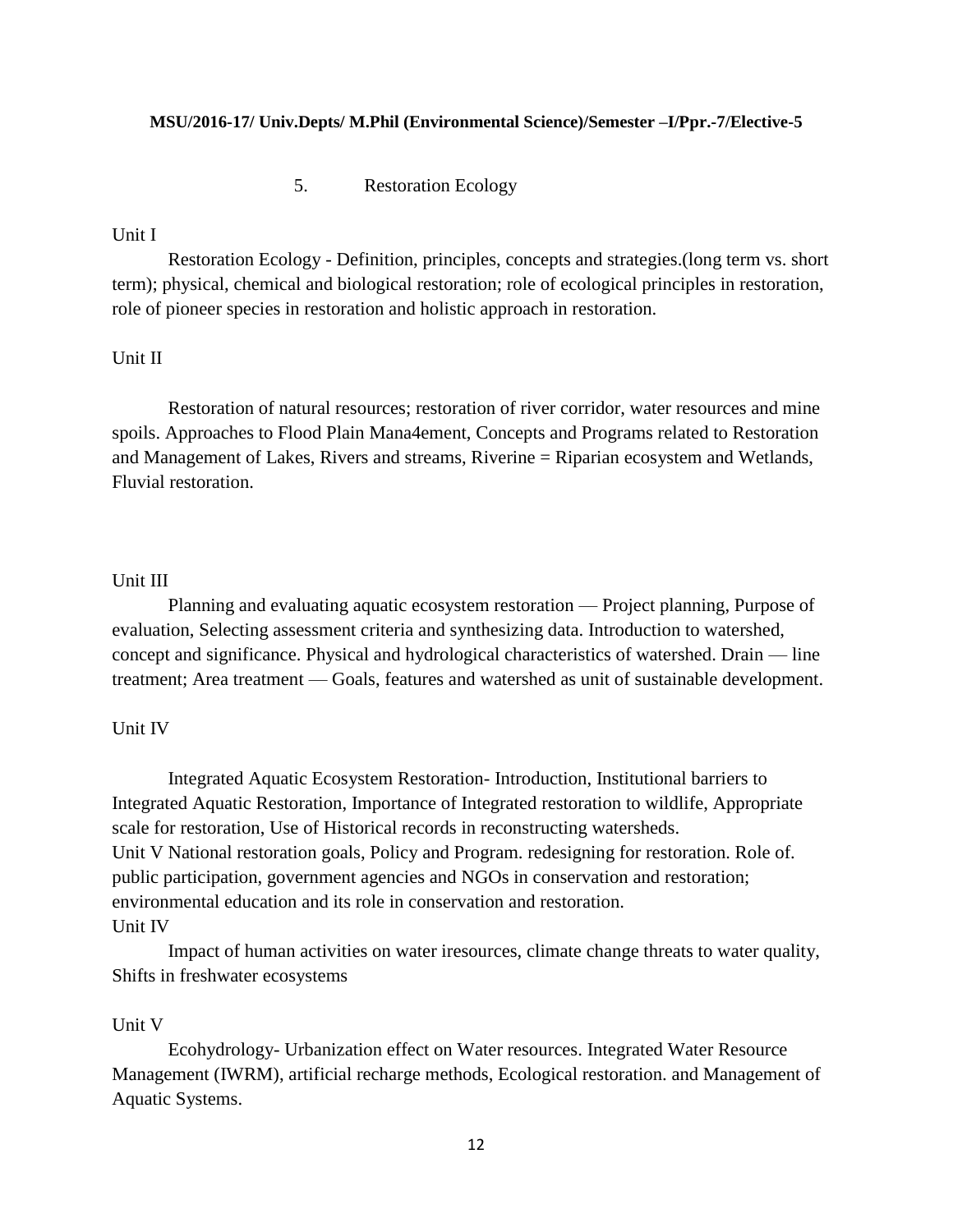References .

1. John CairnS Jr., 1992. Restoration of Aquatic Ecosystems - Science, Technology and Public Policy. National Academy Press. Washington D.C.

2. Adamus, P.R., Clairain, E. J., Smith R.D., Young R. E., 1987. Wetland Evaluation Technuique (WET). Vol II. Methodology Operational Draft. U.S. Army cors of Engineers waterways Experiment Station, Vicksburg, Miss.

3. Barker, LA and E. B. Swain, 1989. Review of lake management in Minne-sota. Lake Reservoir Manage. 5:1-10. .

4. Young, T. P. 2000. Restoration ecology and conservation biology. Biological Conservation 92: 73.83.

5. Hobbs, R. J. and Harris, J. A 2001. Restoration ecology: repairing the Earth's ecosystems in the new millennium. Restoration Ecology 9: 239-246.

6. Van Diggelen et al. 2001. Ecological restoration: state of the art or state of the science? Restoration Ecology 9: 115-118.

7. Ehrenfeld, J. G. 2000. Defining the limits of restoration: the need for realistic goals. Restoration Ecology 8: 2-9.

8. McClanahan, T. R. and Wolfe, ft W. 1993. Accelerating forest succession in a fragmented landscape: the role of birds and perches. Conservation Biology 7: 279-288.

9. Palmer et al. 1997. Ecological theory and community restoration ecology. Restoration Ecology 5: 291-300.

10.Cairns, J.Jr., and T. V. Crawford, eds. 1991. Integrated Environmental Management. Lewis Publishers, Chelsea, Mich. 214 pp.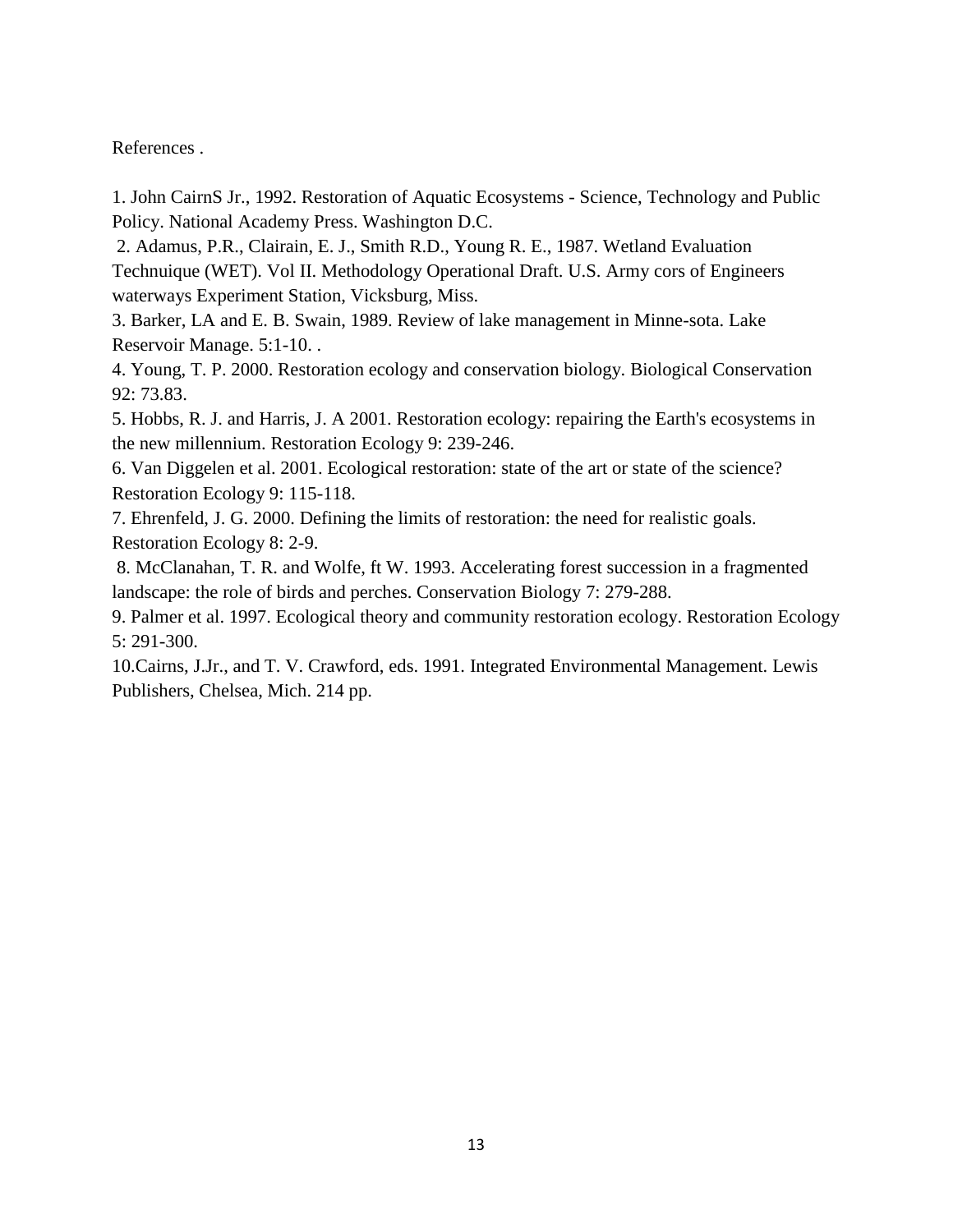#### **MSU/2016-17/ Univ.Depts/M.Phil (Environmental Science)/Semester –I/Ppr.-8/Elective-6**

6. Aquatic Ecology

#### Unit I

Introduction and Overview: Properties of Water, Physical Factors: Light, Heat, Circulation, Hydrologic Cycle - precipitation- evaporation and evapotranspiration : Oxygen and Gases; Nutrients and Biogeochemistry.

## Unit II

Classification of aquatic systems, Salient features of lentic, loll° and marine systems, Wetlands Lakes, ponds, rivers, mangroves, salt marsh and estuaries- Oceans: Stream Ecosystem; Wetlands: Origins, Hydrology, and Physical Structure

### Unit III

Primary producers and Production, Food Web Interactions in Fresh Water: Stream and river Ecology — Biota -Invertebrates: phytoplankton, Zooplankton and macrophytes, insects, fishes and other organisms, Rapid Bioassessment Protocols (RBP)

## References :

- 1. Adam, P. 1990. Saltmarsh Ecology. Cambridge: Cambridge University Press.
- 2. Allen J. D. 1995 Stream Ecology Structure and function of running waters. Chapman and Hall, UK.
- 3. Azous,A.L., and R.R.Horner, eds. 2001. VVetlands and Urbanization: Implications for the future. Boca Raton, FL: Lewis Publishers.
- 4. Batzer D P. and R. Sharitz. 2014 Ecology of Fresh water and Estuarine Wetlands. UniVersity of California Press.
- 5. Began, M., ToWnsend, C. R., and Harper, J. L.. 2005. Ecology from Individuals to Ecosystems. Wiley-Blackwell, USA.
- 6. Ramchandra, T.V.. Kiran, and R.N. Ahalya. 2002 Status, Conservation and Management of Wetlands. Allied Publ. New Delhi.
- 7. Sharma VK (1985) Water Resources Planning and Management. Himalaya Pub. House.
- 8. Odum, E P. 1996. Fundamentals of Ecology. W.B Saunders College Publishing, Philadelphia.
- 9. Townsend C., Harper J, and Michael Begon. Essentials of Ecology, Blackwell Science. Univ. Press.